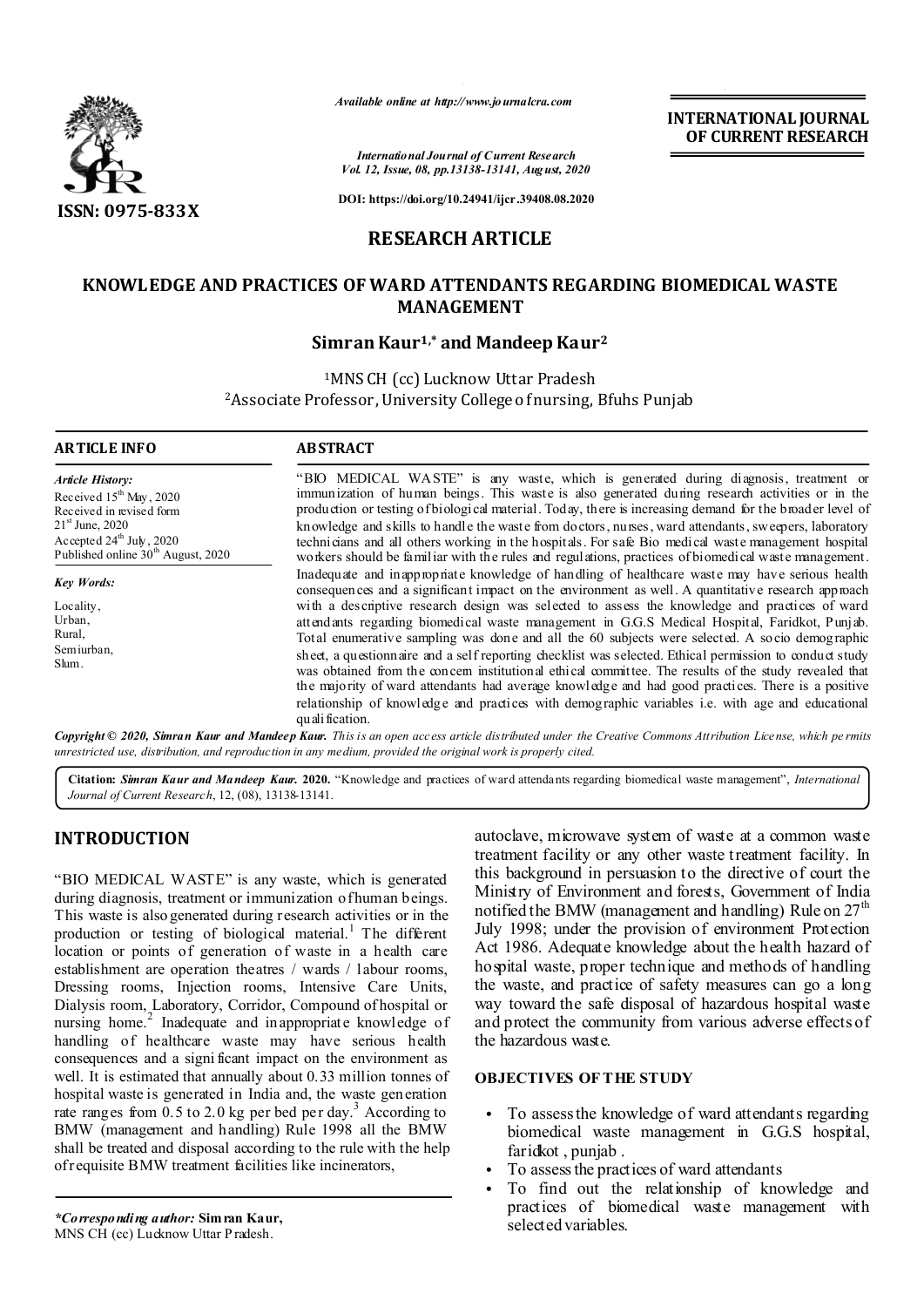## **MATERIALS AND METHODS**

Quantitative research approach**,** Descriptive design was used to assess the knowledge and practices of ward attendants regarding biomedical waste management in GGS Medical hospital, faridkot, punjab. The target population o f this study was all ward attendants of the hospital. Sample size was 60.Non-probability, enumerative sampling technique was used.Research tool consists of three parts as under: part 1:Socio Demographic profile of respondent, part ii: Questionnaire to assess the knowledge regarding biomedical waste management and part iii: self reporting checklist to assess the practice regarding bio medical waste management. Ethical committee of University College of Nursing and BFUHS gave ethical approval for the study to be conducted. Apart from this, written informed consents were taken from each study subject. Con fidentiality and privacy of the study subjects was taken care of. The analysis was done using descriptive statistics like frequency and percentage. Inferential statistics (chi square) was used to analyze the data.

# **RESULTS**

**The results of data analysis is organized and presented under following major headings:**

**Table 1. Frequency and Percentage distribution of Sample Characteristics**

|                  |                             |                 | $N=60$       |
|------------------|-----------------------------|-----------------|--------------|
| S.No.            | Variables                   | Frequency $(n)$ | Percentage % |
| Τ.               | AGE                         |                 |              |
|                  | 21-30 years                 | 33              | 55           |
|                  | $31-40$ years               | 11              | 18.3         |
|                  | $41-50$ years               | 9               | 15           |
|                  | $51-60$ years               | 7               | 11.6         |
| 2.               | <b>GENDER</b>               |                 |              |
|                  | Male                        | 39              | 65           |
|                  | Female                      | 21              | 35           |
| 3.               | <b>RELIGION</b>             |                 |              |
|                  | Sikh                        | 48              | 80           |
|                  | Hindu                       | 12              | 20           |
| $\overline{4}$ . | <b>EDUCATION</b>            |                 |              |
|                  | QUALIFICATION               | 6               | 10           |
|                  | Upto primary                | 18              | 30           |
|                  | Middle                      | 36              | 60           |
|                  | Matric and above            |                 |              |
| 5.               | <b>LOCALITY</b>             |                 |              |
|                  | Urban                       | 36              | 60           |
|                  | Rural                       | 15              | 25           |
|                  | Semi-urban                  | 9               | 15           |
| 6.               | <b>SOURCE</b>               |                 |              |
|                  | OF INFORMATION              | 10              | 16.7         |
|                  | News paper, Magazine        | 10              | 16.7         |
|                  | Special training            | 36              | 60           |
|                  | $\text{collegue}\$<br>shift | $\overline{4}$  | 6.7          |
|                  | workers                     |                 |              |
|                  | T.V/radio                   |                 |              |

Table 1 shows that 55% (33) ward attendants were in age group 21-30 years,18.3% (11) were in 31-40 years, 15% (9) were in age group of 41-50 years and 11.6% (7) were in age group of 51-60 years. More than half of the ward attendants 65% (39) were male and 35% (21) were females. Mostly the ward attendants were Sikhs i.e 80% (48) and 20% (12) belong to hindu religion. As per educational status, none of the w ard attendants were illetrate,10%(6) were educated upto primary ,less than one third i.e.30% (18) were educated upto middle followed by 60% (36) were educated upto matric and above. As per locality, slightly more than half i.e. 60%(36) ward attendants live in urban area, less than one third i.e. 25% (15)

in rural area ,only 15%(9) live in semi-urban area and none resides in slum area. Newspaper, magazines were the source of information for ward attends i.e. 16.7% (10), 16.7% (10) got information from special training, more than half 60% (36) got information from collegues/shift workers and only 6.7% (4) got information from T.V./ radio about bio medical waste management.

### **SECTION II:**

| Level of Knowledge | Range of knowledge<br>Score | Frequency<br>'n | Percentage<br>$\frac{1}{2}$ |
|--------------------|-----------------------------|-----------------|-----------------------------|
| Poor               | $0 - 5$                     |                 | 5.0                         |
| Average            | $6 - 10$                    | 43              | 71.7                        |
| Good knowledge     | 11-15                       | 14              | 23.3                        |
| Total              |                             | 60              | 100                         |

Table 2: depicts that 3 i.e (5%) of ward attendants had poor knowledge regarding bio medical waste management, more than half i.e.43 (71.7%) had average knowledge, and only 14(23.3%) had good knowledge regarding bio medical waste management. This table depicts the mean and standard deviation of knowledge score. Mean is 9.08 and standard deviation is  $\pm 1.56$ . Maximum possible score was 15, maximum obtained score was 12 and minimum obtained score was 5.

#### **Table 3. Mean and standard deviation of knowledge score**

| Area       | Maximum<br>po ssible | Maximum<br>ob tained | Minimum<br>ob tained | $Mean \pm SD$   | Mean<br>$\%$ |
|------------|----------------------|----------------------|----------------------|-----------------|--------------|
|            | score                | score                | score                |                 |              |
| Kno wledge |                      |                      |                      | $9.08 \pm 1.56$ |              |

**Table 5. Frequency and percentage distribution of practices of ward attendants**

| S.<br>NO. | Level of practices | Range of<br>practice<br>Score | Frequency<br>(n) | Percentage<br>(%) |
|-----------|--------------------|-------------------------------|------------------|-------------------|
|           | Poor practices     | $0 - 3$                       |                  |                   |
|           | Average practices  |                               |                  | $10\%$            |
|           | Good practices     | $8-10$                        | 54               | 90%               |
|           | Total              |                               | 60               | 100%              |

Table 3:depicits that only 6 (10%) of ward attendants practice of bio medical waste management is average and maximum of the ward attendants i.e 54 (90%) practices were found good and none of them have poor practices. This table depicts the mean and standard deviation of practice score. Mean is 9.07 and standard deviation is  $\pm 1.44$ . Maximum possible score was 10, maximum obtained score was 10 and minimum obtained score was 4. This table depicts that 45(75%) of subjects practices of discarding sharp waste were good. 57 (95%) subjects practice of discarding urine bag in blue bin is good.

The practices of ward attendants were found good regarding handling human organs/placenta/plastercast (76.6%) ,broken ampoules (95%), general waste (100%) razor/ scalpel (75%), cotton/dressing (95%) ,I.v set/ catheters (100%), plastic bottles (100%) and regarding gloves /syringes/bloodbag (85%) of subjects have good practices. Table 6- shows association between knowledge and sample charactericts (age and educational qualification). It was found that a statistically non-significant association was found between gender, religion, locality and source of information and knowledge level at p value  $\geq 0.05$ .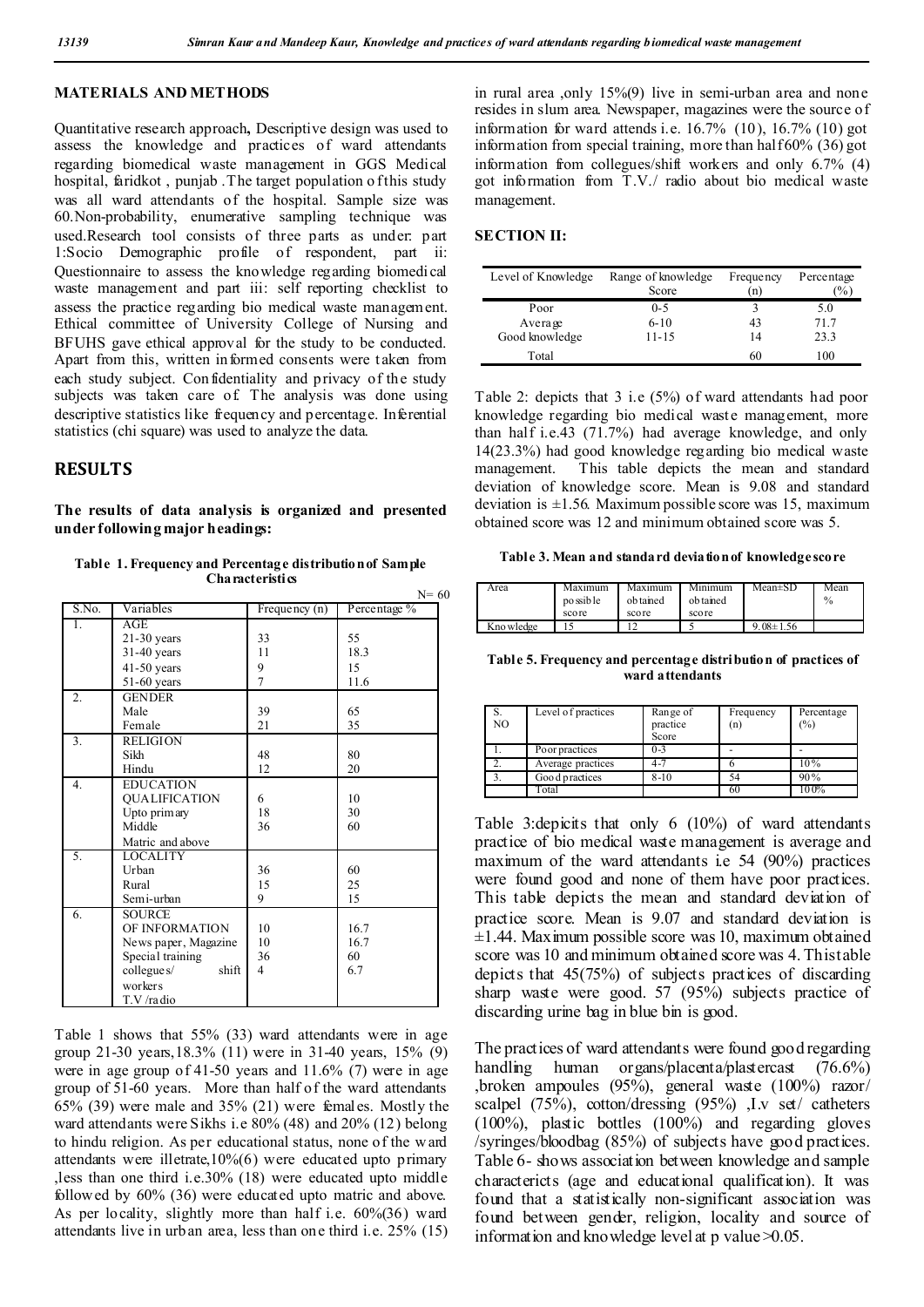## **Table 6. Mean and standard deviation of practice scoreof biomedical waste management**

| Area     | Maxımum | po ssible | Maximum | ob taned | Minimum | ob taned | Mean  | Standard deviation |
|----------|---------|-----------|---------|----------|---------|----------|-------|--------------------|
|          | score   |           | score   |          | score   |          |       |                    |
| Practice | 15      |           | 1 U     |          |         |          | ). O7 | ±1.44              |

## **Table 7. Item wise analysis of practice checklist**

| S.NO | Items to be discarded in bags.    | Frequency of right responses (n) | Percentage of right responses (%)     |
|------|-----------------------------------|----------------------------------|---------------------------------------|
|      | Sharp waste/needles/blades.       | 40                               |                                       |
|      | Urine bag.                        | 57                               | 95                                    |
|      | Human organs/placenta/plastercast | 46                               | 76.6                                  |
|      | Brok en ampules/vials/slides.     | 57                               | 95                                    |
| S.NO | Items to be discarded in bags.    | Frequency of right responses (n) | Percentage of right responses $(\% )$ |
|      | General waste, wrappers           | 60                               | 100                                   |
|      | Razor, scalpel                    | 45                               |                                       |
|      | Cotton/dressings.                 |                                  | 95                                    |
|      | I.v set/ catheters                | 60                               | 100                                   |
|      | Plastic bottles.                  | 60                               | 100                                   |
|      | Gloves/syringes/bloodbag          | 51                               | 85                                    |

## **Table 8: Association of knowledge with sample characteristics**

| Sr. | Variables under study   | Kno wledge     |                  |                |                 |                |                   |                         |  |
|-----|-------------------------|----------------|------------------|----------------|-----------------|----------------|-------------------|-------------------------|--|
| No. |                         | Poor           |                  |                | Average         |                |                   | Ch <sub>i</sub> square  |  |
|     |                         | (n)            | $\sqrt{(0,0)}$   | (n)            | $\sqrt{(26)}$   | (n)            | $\overline{(\%)}$ |                         |  |
| 1.  | Age                     |                |                  |                |                 |                |                   |                         |  |
|     | $21 - 30y$ ears         | $\mathbf{0}$   | $\mathbf{0}$     | 19             | 31.6            | 14             | 233               |                         |  |
|     | 31 -40y ears            | $\overline{0}$ | $\mathbf{0}$     | 11             | 183             | $\Omega$       | $\overline{0}$    | $\chi^2$ =31.4          |  |
|     | $41 - 50y$ ears         | 3              | 5                | 6              | 10 <sup>1</sup> | $\theta$       | $\overline{0}$    | $df=6$                  |  |
|     | 51-60y ears             | $\theta$       | $\mathbf{0}$     | $\overline{7}$ | 11.6            | $\Omega$       | $\Omega$          | $p = .000$              |  |
| 2.  | Gender                  | 1              | 1.6              | 26             | 43              | 12             |                   | $\chi^2 = 4.35$         |  |
|     | Male                    | $\overline{2}$ | 3.3              | 17             | 28              | $\overline{2}$ | 20                | $df=2$                  |  |
|     | Female                  |                |                  |                |                 |                | 3.3               | $p = .114^{NS}$         |  |
| 3.  | Religion                |                |                  |                |                 |                |                   |                         |  |
|     | <b>Sikh</b>             | 3              | 5                | 34             | 57              | 11             | 18.3              | $\chi^2$ =0.791         |  |
|     | Hindu                   | $\mathbf{0}$   | $\boldsymbol{0}$ | 9              | 15              | 3              | 5                 | $df=2$                  |  |
|     | Muslim                  | $\mathbf{0}$   | $\boldsymbol{0}$ | $\mathbf{0}$   | $\mathbf{0}$    | $\mathbf{0}$   | $\mathbf{0}$      | $p=0.673^{NS}$          |  |
|     | Christian               | $\theta$       | $\mathbf{0}$     | $\theta$       | $\mathbf{0}$    | $\theta$       | $\theta$          |                         |  |
| -4. | Education qualification |                |                  |                |                 |                |                   |                         |  |
|     | Illetrate               | $\mathbf{0}$   | $\mathbf{0}$     | $\Omega$       | $\mathbf{0}$    | $\Omega$       | $\mathbf{0}$      |                         |  |
|     | Upto primary            | 3              | 5                | 3              | 5               | $\Omega$       | $\overline{0}$    | $\chi^2$ =39.3          |  |
|     | Middle                  | $\mathbf{0}$   | $\boldsymbol{0}$ | 18             | 30              | $\Omega$       | $\Omega$          | $df=4$                  |  |
|     | Matric and above        | $\mathbf{0}$   | $\mathbf{0}$     | 22             | 37              | 14             | 233               | $p=0.00$                |  |
| 5.  | Locality                |                |                  |                |                 |                |                   |                         |  |
|     | Urban                   | 3              | 5                | 22             | 37              | 11             | 183               | $\chi^2$ =6.689         |  |
|     | Rural                   | $\theta$       | $\mathbf{0}$     | 12             | 20              | 3              | 5                 | $df=4$                  |  |
|     | Semiurban               | $\mathbf{0}$   | $\boldsymbol{0}$ | 9              | 15              | $\mathbf{0}$   | $\theta$          | $p=0.153^{NS}$          |  |
|     | Slum                    | $\theta$       | $\mathbf{0}$     | $\overline{0}$ | $\mathbf{0}$    | $\Omega$       | $\Omega$          |                         |  |
| 6.  | Source of information   |                |                  |                |                 |                |                   |                         |  |
|     | Newspapers/magazine     | 16             | 27               | $\theta$       | $\mathbf{0}$    | 27             | 45                | $\chi^2$ =0.858         |  |
|     | Special training        | 4              | 6.6              | $\mathbf{0}$   | $\mathbf{0}$    | $\overline{4}$ | 6.6               | $df=2$                  |  |
|     | collegues/shift workers | 4              | 6.6              | $\mathbf{0}$   | $\mathbf{0}$    | 5              | 8.3               | $p=0.651^{\mathrm{NS}}$ |  |
|     | T.V /radio              | $\theta$       | $\mathbf{0}$     | $\theta$       | $\mathbf{0}$    | $\Omega$       | $\overline{0}$    |                         |  |

*NS=Non Significant (p>0.05) \*\*Significant (p<0.05)*

## **Table 9. Association of practice with sample characteristics**

| Sr.No.           | Variables under study   | Practices        |                   |                |                |                         | .                 |                      |
|------------------|-------------------------|------------------|-------------------|----------------|----------------|-------------------------|-------------------|----------------------|
|                  |                         |                  |                   | Average        |                | Good                    |                   | Chi square           |
|                  |                         | (n)              | $\overline{(\%)}$ | (n)            | $\sqrt{(0,0)}$ | $F(\%)$                 | $\overline{(\%)}$ |                      |
| Τ.               | Age                     | $\overline{0}$   | $\overline{0}$    | $\overline{0}$ | $\overline{0}$ | 33(55)                  | 55                |                      |
|                  | $21 - 30y$ ears         | 0                | $\theta$          | $\theta$       | $\theta$       | 11                      | 183               | $\chi^2$ =18.73      |
|                  | 31 -40y ears            | $\mathbf{0}$     | $\mathbf{0}$      | 3              | 5              | 06                      | 10                | $df=3$               |
|                  | $41 - 50y$ ears         | $\mathbf{0}$     | $\theta$          | 3              | 5              | 4                       | 6.6               | $p = .000$           |
|                  | 51-60y ears             |                  |                   |                |                |                         |                   |                      |
| 2.               | Gender                  | $\overline{0}$   | $\overline{0}$    | 4              | 6.6            | 35                      | 58.3              | $\chi^2 = 0.008$     |
|                  | Male                    | $\mathbf{0}$     | $\Omega$          | $\overline{2}$ | 3.3            | 19                      | 31.6              | $df=1$               |
|                  | Female                  |                  |                   |                |                |                         |                   | $p = .928^{NS}$      |
| 3.               | Religion                | $\mathbf{0}$     | $\Omega$          | 3              | 5              | 45                      | 75                |                      |
|                  | Sikh                    | $\mathbf{0}$     | $\theta$          | 3              | 5              | 9                       | 15                | $\chi^2$ =3.75       |
|                  | Hindu                   | $\boldsymbol{0}$ | $\mathbf{0}$      | $\mathbf{0}$   | $\theta$       | $\bf{0}$                | $\Omega$          | $df =$               |
|                  | Muslim                  | $\mathbf{0}$     | $\theta$          | $\theta$       | $\theta$       | $\mathbf{0}$            | $\theta$          | $\rm p{=}0.053^{NS}$ |
|                  | Christian               |                  |                   |                |                |                         |                   |                      |
| $\overline{4}$ . | Education qualification | $\mathbf{0}$     | $\theta$          | $\mathbf{0}$   | $\theta$       | $\mathbf{0}$            | $\Omega$          |                      |
|                  | Illetrate               | $\mathbf{0}$     | $\theta$          | 3              | 5              | 3                       | 5                 | $\chi^2$ =12.77      |
|                  | Upto primary            | $\mathbf{0}$     | $\mathbf{0}$      | $\mathbf{0}$   | $\mathbf{0}$   | 18                      | 30                | $df=2$               |
|                  | Middle Matric and above | $\theta$         | $\theta$          | 3              | $\theta$       | 33                      | 55                | $p=0.002$            |
| Sr.No.           | Variables under study   | Practice         |                   |                |                |                         |                   | Total                |
|                  |                         | Poor             |                   | Average        |                | Good                    |                   |                      |
| 5.               | Locality                |                  |                   |                |                |                         |                   |                      |
|                  | Urban                   | $\mathbf{0}$     | $\Omega$          | 6              | 10             | 30                      | 50                | $\chi^2$ = 4.44      |
|                  | Rural                   | $\mathbf{0}$     | $\theta$          | $\Omega$       | $\theta$       | 15                      | 25                | $df=2$               |
|                  | Semiurban               | $\mathbf{0}$     | $\theta$          | $\theta$       | $\theta$       | 9                       | 15                | $p=0.108^{NS}$       |
|                  | Slum                    | $\mathbf{0}$     | $\mathbf{0}$      | $\mathbf{0}$   | $\overline{0}$ | $\mathbf{0}$            | $\mathbf{0}$      |                      |
| 6.               | Source of information   |                  |                   |                |                |                         |                   |                      |
|                  | Newspapers/magazine     | $\mathbf{0}$     | $\Omega$          | $\mathbf{0}$   | $\theta$       | 10                      | 16.6              | $\chi^2$ = 4.44      |
|                  | Special training        | $\mathbf{0}$     | $\theta$          | $\theta$       | $\theta$       | 10                      | 16.6              | $df=3$               |
|                  | collegues/shift workers | $\boldsymbol{0}$ | $\Omega$          | 6              | 10             | 30                      | 50                | $p=0.217^{NS}$       |
|                  | T.V /radio              | $\theta$         | $\Omega$          | $\theta$       | $\theta$       | $\overline{\mathbf{4}}$ | 6.6               |                      |

*NS=Non Significant (p>0.05) \*\*Significant (p<0.05)*